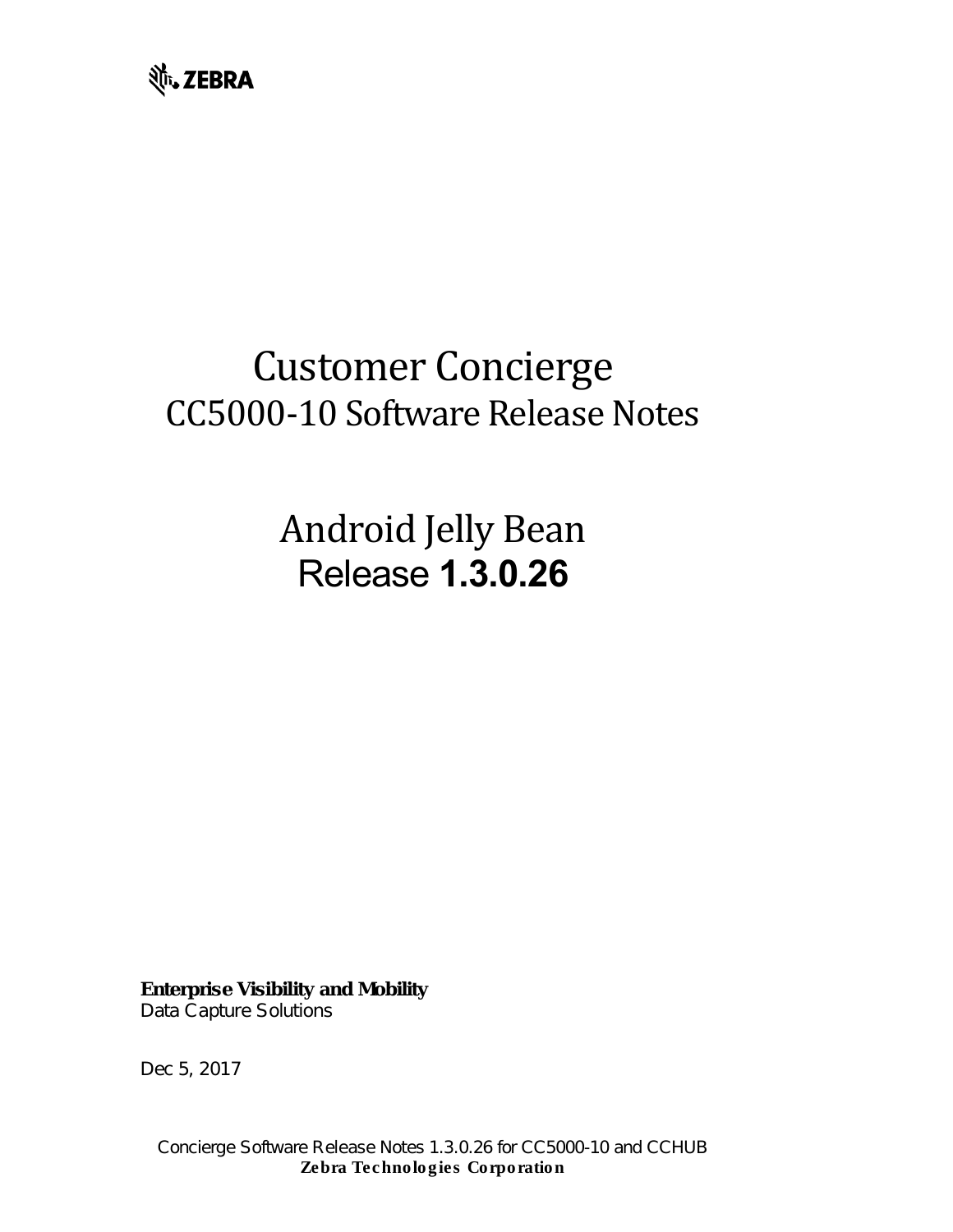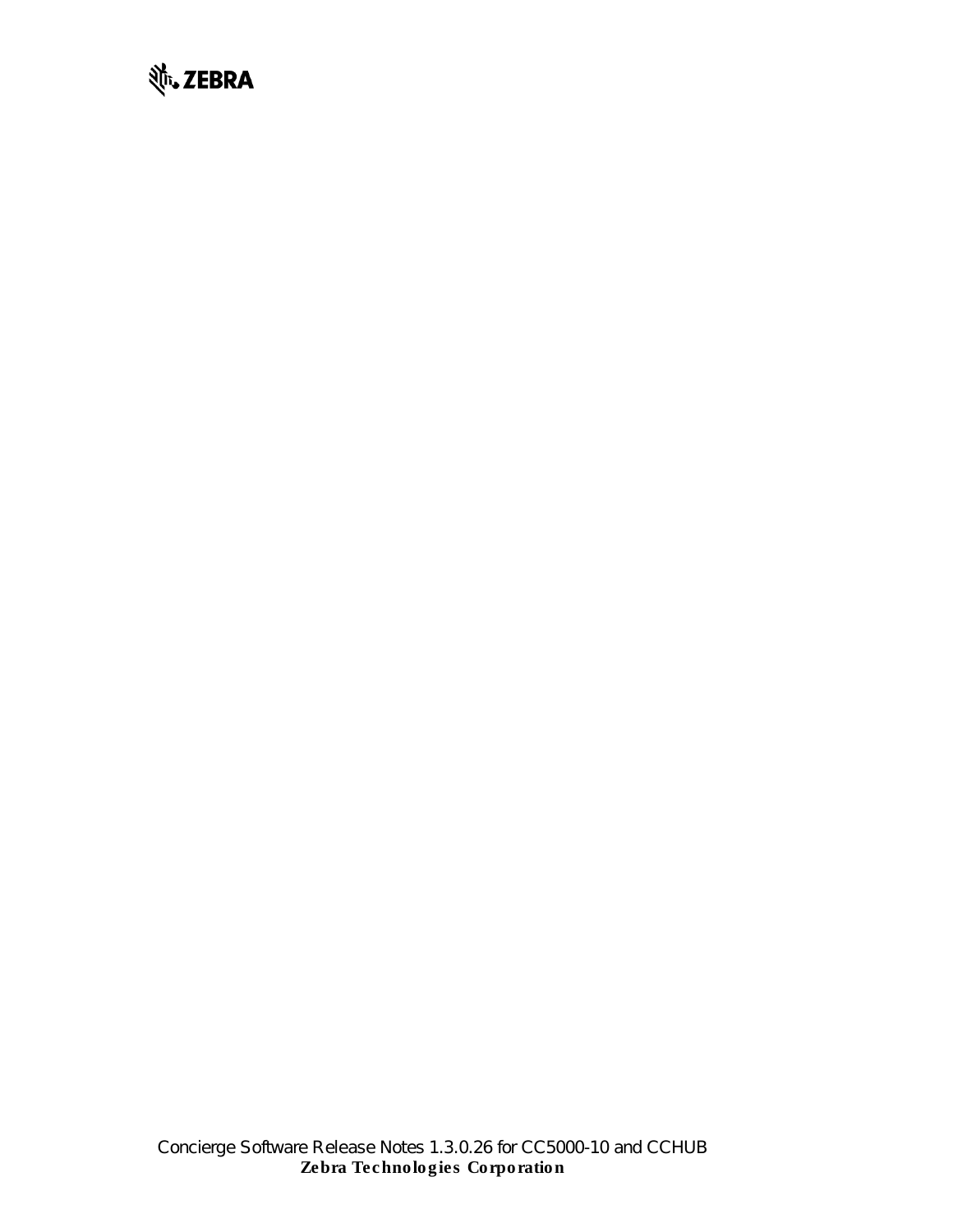

## Copyright

This document contains proprietary and confidential information which is the property of Zebra Technologies Corporation and is furnished for the sole purpose of the operation and maintenance of Zebra Technologies products. No part of this publication is to be used for any other purpose or to be reproduced, copied, disclosed, transmitted, stored in a retrieval system or translated into any human or computer language in any form, by any means, in whole or in part, without the express written consent of Zebra Technologies.

Except as otherwise may be explicitly agreed to in writing, Zebra Technologies makes no representation that equipment, software programs and practices described herein will not infringe on existing or future patent rights, copyrights, trademarks, trade secrets or other proprietary rights of third parties. The descriptions contained herein do not imply the granting of license to make, use sell, license or otherwise transfer Zebra Technologies products described herein. Zebra Technologies disclaims responsibilities for errors which may appear in this document, and it reserves the right, in its sole discretion and without notice, to make subscriptions and modifications in the products and practices described in this document.

© 2016 Zebra Technologies Corporation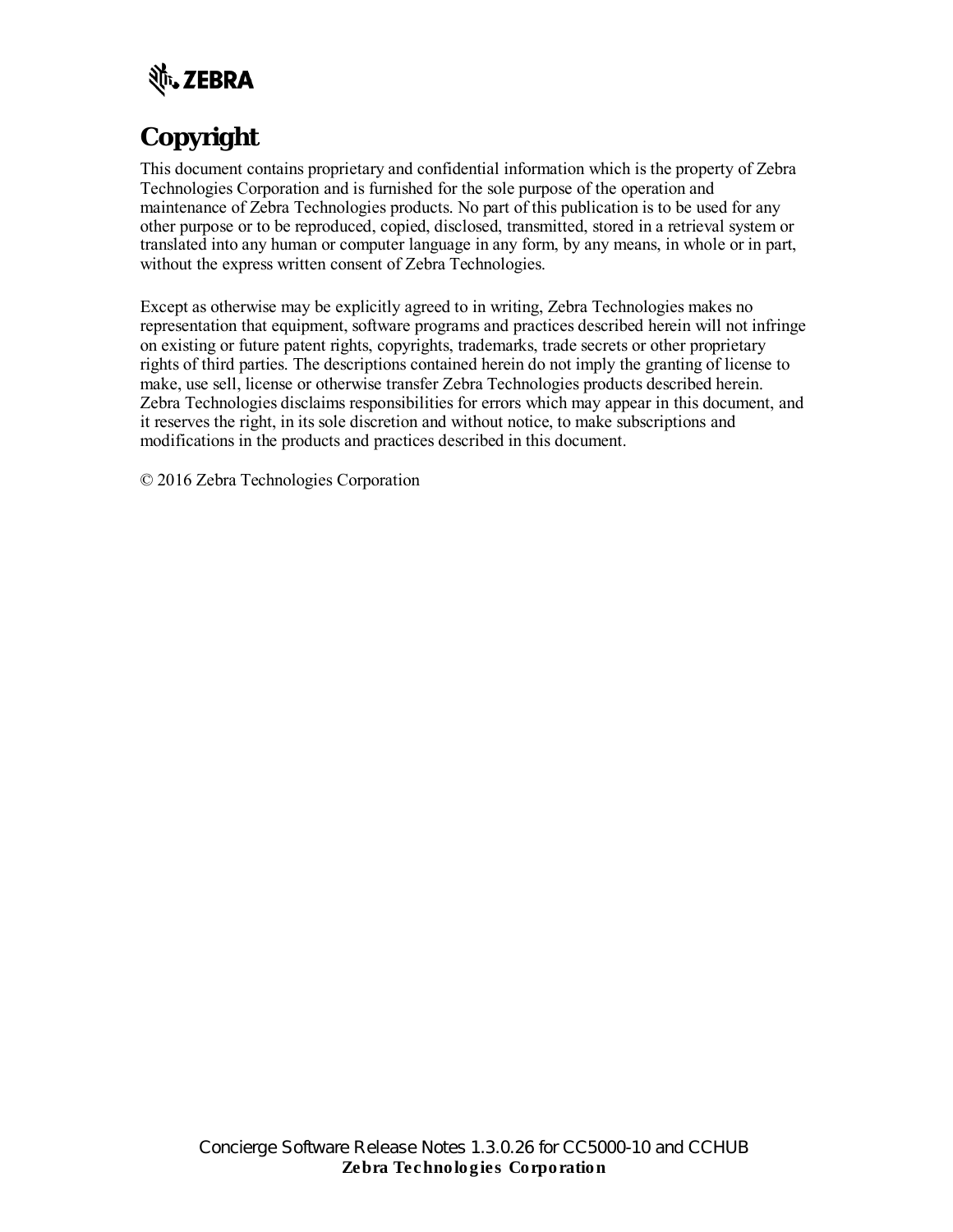

#### *Scope*

This document covers the release notes for the Concierge SW version 1.3.0.26. The release notes are applicable to the CC5000-10 and CCHUB1.

The main purpose of the release is addressing the KRACK vulnerability.

#### *Product Overview*

Please visit[: https://www.zebra.com/us/en/products/interactive-kiosks/cc5000.html](https://www.zebra.com/us/en/products/interactive-kiosks/cc5000.html)

#### *Acronyms and Definitions*

| MDZ                     | Management Data Zip – Concierge BSP and config "payload" file for                                              |
|-------------------------|----------------------------------------------------------------------------------------------------------------|
|                         | auto-updates                                                                                                   |
| <b>MPB</b>              | Management Package Builder – Windows utility used to build an MDZ                                              |
|                         | file from XML settings files                                                                                   |
| <b>Enterprise Reset</b> | Deletes user apps, settings and data except what is stored under<br>/enterprise partition                      |
| <b>Factory Reset</b>    | Deletes user apps, settings, data AND the enterprise partition. Resets the<br>unit to factory installed image. |

### *Supported Hardware Configurations*

- $\Box$  CC5000-10
- $\Box$  CCHUB1

#### *Verification of Hardware*

Ensure that the hardware being used is a released unit with a serial number and other regulatory labels in place. Questions may be addressed to Zebra Technologies Tier One Support team (800-653-5350).

*Firmware Loading Procedures* Please follow the instructions here:<https://zebra.box.com/CC-install-ins>